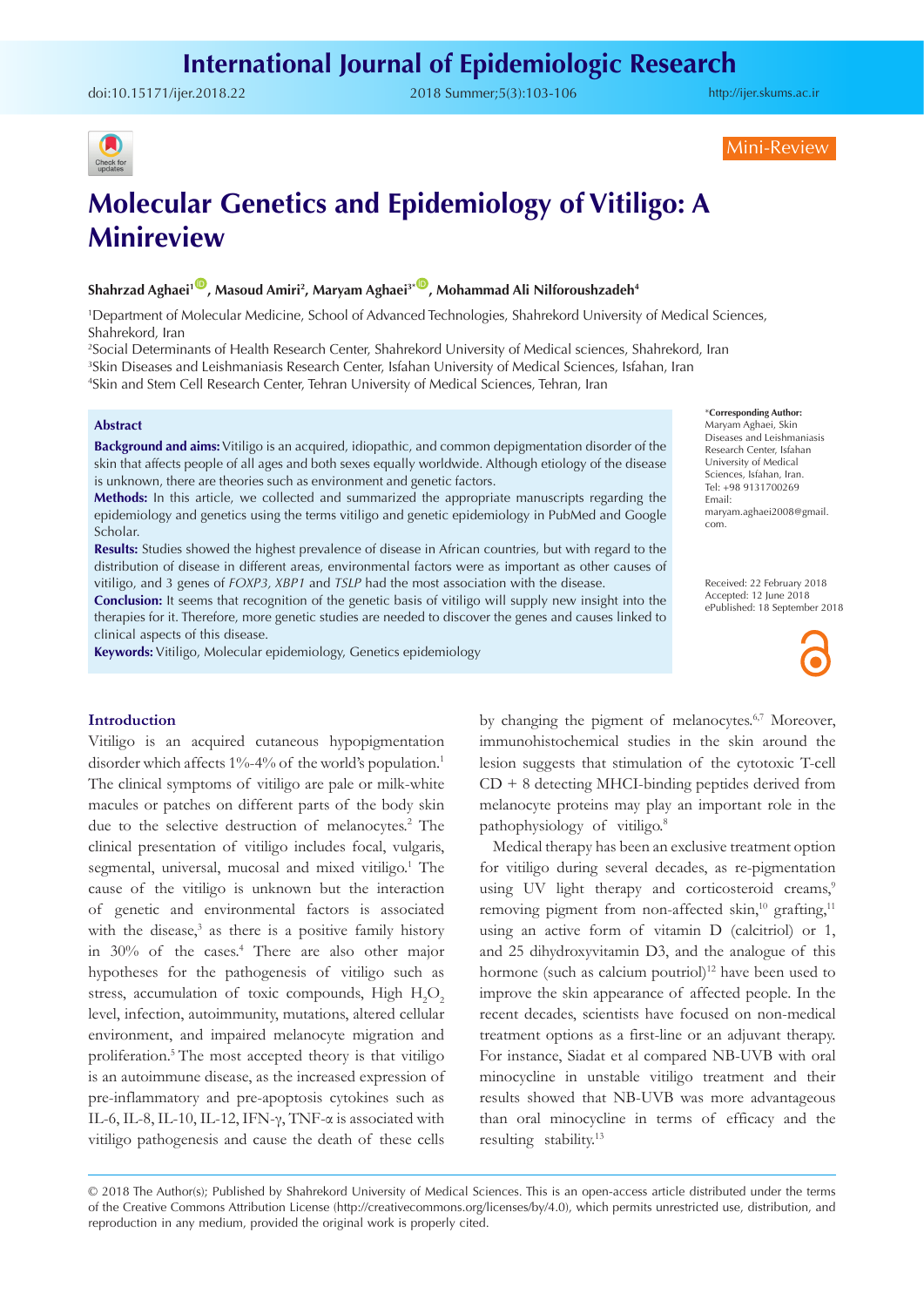The latest non-medical option in the treatment of vitiligo and management of melanocyte distribution is surgical intervention.<sup>14-16</sup> Hair follicular transplant is one of these various surgical modalities that are followed to re-pigment the vitiligo patches. In this case, Aziz Jalali et al used hair follicle autograft transplant in the persistent segmental vitiligo treatment. Their results suggested this method as an effective treatment option.<sup>17</sup>

## **Epidemiology**

Vitiligo has been known for at least 3500 years because of its striking appearance18 as was first noted in the Old Testament, the Quran and Buddhist literature in approximately 1400 BC.

It tends to occur or recur in spring and/or summer $2,19$ and disease severity is inversely proportional to distance from the equator.<sup>20</sup> It occurs mostly in dark-skinned individuals and its distribution differs in various geographical areas depending on skin types, ethnic groups, environmental conditions, genetic factors, ethnical and cultural diversity.21 Vitiligo is more frequent in females and 50% of cases appear before 20 years of age and shows an inverse trend with age increment.<sup>21,22</sup> The reports on vitiligo epidemiology are based on population surveys and patients referred to dermatology clinics.19

In population-based studies, the lowest prevalence was related to Asia and Atlantic (0.1%), the second rank was related to Africa and Europe (0.4%), and the highest frequency was seen in Oceania (1.2%). According to hospital-based studies, the lowest prevalence was related to America (1.5%) and Asia (1.6%) and the highest was in Africa  $(2.5\%)$ .<sup>21</sup>

Publications were arranged based on the year, from 1997 to 2015. Some covered areas included India (9.98%), China (0.15%), Saudi Arabia (0.32%), Sri Lanka (1.22%), Turkey (1.44%), Nepal (0.91%), Iran (1.82%), Korea (0.13%), Japan(1.68%) in Asia, Tanzania (0.71%), Egypt (0.06%), Nigeria (2.8%) in Africa, Brazil (0.04%), the United States (2.42%), Mexico (2.6%) in America, Denmark (0.38%), Italy (0.17%), Germany (0.57%), France (0.28%) in Europe, and Australia  $(1.2\%)$ .<sup>21</sup>

In Asia, except for Saudi Arabia (18-45 years old), in Europe except for Italy (only 18 years old) and Germany (14-86 years old) and in America except for USA (1- 60 years old), all age groups were equally affected. In Australia the prevalence of vitiligo was found among adults (15-21 years old.<sup>21</sup>

## **Genetic Epidemiology**

Despite a long history of this dermatosis, the exact pathogenesis of vitiligo is still unknown. Although environmental factors are important, several genetic

epidemiological studies on twins and families have also demonstrated that genetic factors play an important role in the pathogenesis of vitiligo.<sup>23</sup> Probably the earliest evidence on the genetic basis of vitiligo was described by Addison in 1855 in the patients with Addison's disease, vitiligo, and pernicious anemia.24 Familial aggregation of vitiligo was noted as early as 193325 and a positive family history was obtained in 56.8% of families studied, 57.1% of them having two or more affected relatives.<sup>26</sup> Moreover, Alkhateeb et al found that the concordance for vitiligo in monozygotic twins was 23%, supporting the roles for both genetic and non-genetic factors in disease pathogenesis.27 Furthermore, studies on the genetic bases of vitiligo in the United States and India revealed genetic model of autosomal recessive for vitiligo with 3 or 4 loci controlling the disease.<sup>28,29</sup>

To date, approximately 33 vitiligo susceptibility loci have been identified. Almost 90% of them encode immunoregulatory proteins and about 10% encode melanocyte proteins.30 The candidate genes include *ACE, AIRE, CAT, CD4, CLEC11A, COMT, CTLA4, C12orf10, DDR1, EDN1, ESR1, FAS, FBXO11, FOXD3, FOXP3, GSTM1, GSTT1, IL1RN, IL10, KITLG, MBL2, NFE2L2, PDGFRA-KIT, PTGS2, STAT4, TAP1- PSMB8, TGFBR2, TNF, TSLP, TXNDC5, UVRAG, VDR,* and *XBP1*. Only 3 genes of *FOXP3, XBP1* and *TSLP* showed an association with the disease.<sup>31</sup>

*FOXP3* gene (Xp11.23 region) encodes protein – scurfine (SFN). Dysregulation of regulatory T cells (Tregs), specifically  $CD^{4+}CD^{25+}$  and Forkhead box  $P^{3+}$ (FoxP3+) Tregs may be one of the factors that can break tolerance to melanocyte self-antigens and contribute to vitiligo pathogenesis.32-35 Birlea et al in a meta-analysis screening 37 SNPs of *FOXP3* gene found the greatest significance with a promoter SNP rs3761547 and valid linkage disequilibrium with rs11798415 and rs5906843 block.36 Song et al also screened 3 promoter SNPs of *FOXP3* gene (rs3761548, rs2232365, and rs5902434) in Han Chinese populations (in 682 vitiligo patients and 682 vitiligo -free age- and sex-matched controls) and found significant association of rs3761548 and rs2232365 with vitiligo risk.<sup>37</sup> At the same time, Jahan et al determined *FOXP3* gene rs3761548 in the genomic DNA isolated from blood samples of 303 Indian patients and 305 controls.38 Moreover, Elela et al found lower levels of FoxP3 in skin biopsies from 84 non-segmental vitiligo patients and 80 controls.39 In order to study the role of Tregs in vitiligo pathogenesis, Hegab and Attia evaluated Fox $P^{3+}$  peripheral Tregs (CD<sup>4+</sup>CD<sup>25+</sup>) in 80 Egyptian patients and 60 healthy controls. Results revealed low numbers of both peripheral  $CD^{4+}CD^{25+}$  and  $FoxP^{3+}$ T cells in the vitiligo patients compared to the control subjects.<sup>40</sup>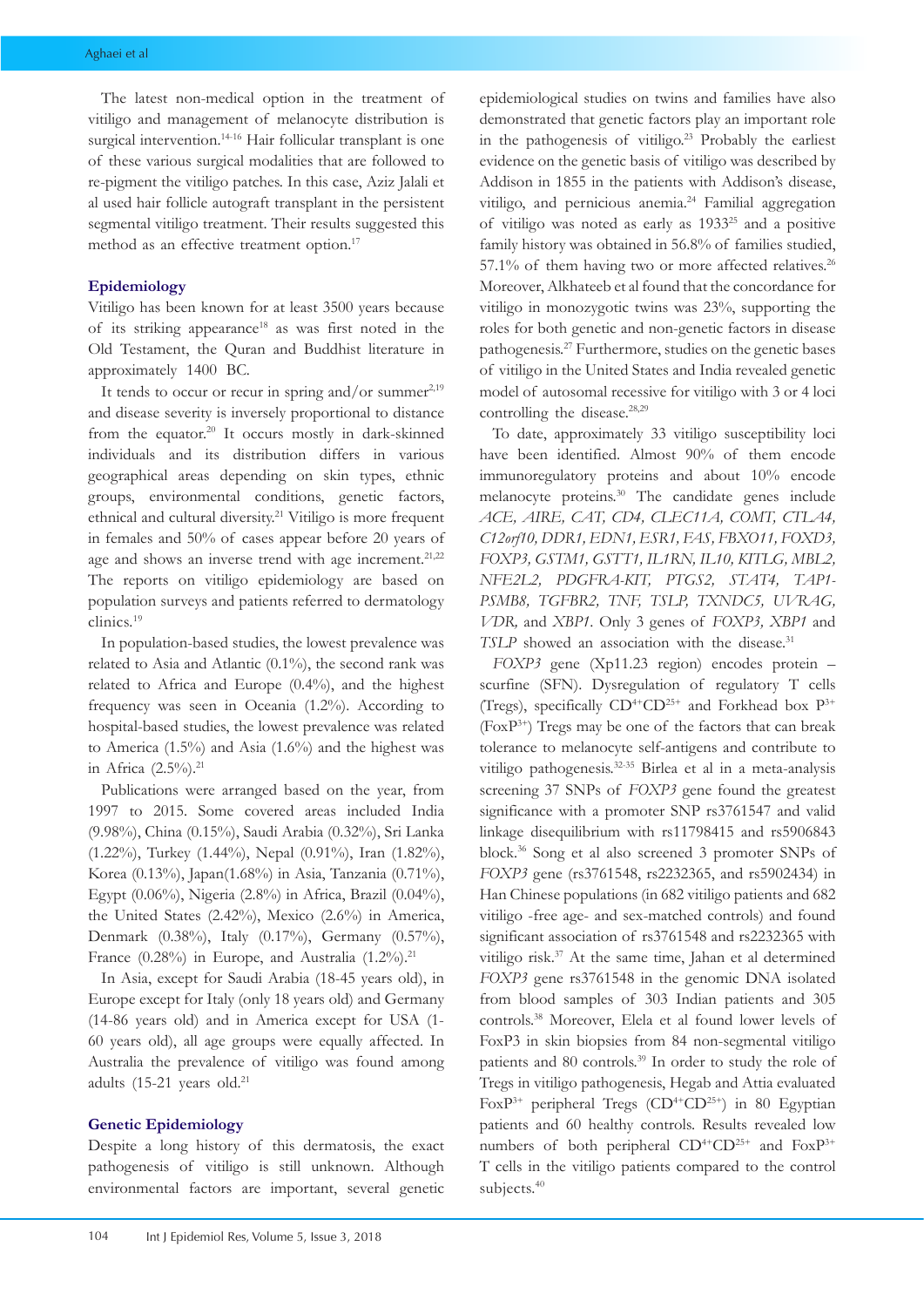The next gene, *XBP1* (X-box binding protein 1) is localized on chromosome 22 and plays the role of a transcription factor through recognition of the X2 promoter element of both HLA DR-α and HLA DPβ.41,42 In 2009, Ren et al surveyed sequences of XBP1 in 319 cases and 294 controls of Han Chinese and showed an elevated expression of XBP1 in the lesional skins of patients carrying the risk-associated C allele of rs2269577.43 Tarlé et al also studied 596 affected children and both parents in Southern Brazilian population and found a positive association between marker rs2239815 and vitiligo and the relation of rs2269577 with 2 SNPs in strong linkage disequilibrium.<sup>44</sup> In order to investigate the association between oxidative stress (as a vitiligo trigger) and disease progression, Toosi et al demonstrated that phenols indeed up-regulated the expression of unfolded protein response in melanocytes, including XBP1 in melanocytes.45

The third gene, *TSLP* (thymic stromal lymphopoietin, 5q22.1) induces naive  $CD^{4+}$  T cells to produce Th2 cytokines. The blockade of *TSLP* or *TSLP* receptor induces low production of Th2 cytokines and strong Th1 response that play an important role in vitiligo development.46 In 2009, Cheong et al examined the relation between 4 SNPs of *TSLP* gene and vitiligo in 160 Korean vitiligo patients and 568 healthy individuals and showed C allele at the *TSLP* -847C>T polymorphism may increase susceptibility to vitiligo through decreasing *TSLP* expression.<sup>47</sup> Moreover, many studies determined the localization of alleles and antigens predisposing vitiligo within the HLA. For instance, in the study of Jin et al, clinical features of vitiligo patients with HLA-DRB1\*07 positive and negative were compared among the Han Chinese population. Patients with HLA-DRB1\*07 positive showed an earlier disease onset, higher frequency in the family, and coexistence of autoimmune diseases compared with DRB1\*07 negative patients. In Caucasians, in the MHC I region, the major association signal was in strong linkage disequilibrium with HLA-A\*02. In the MHC II region, the major association signal was located between HLA-DRB1 and HLA-DQA1, in moderate linkage disequilibrium with HLA-DRB1\*04.48

## **Conclusion**

Altogether, the common studies revealed the highest prevalence rate of vitiligo in African countries, but with regard to the distribution of disease in different areas, environmental factors are as other causes of vitiligo. In addition, some polymorphisms of three genes of *FOXP3, XBP1* and *TSLP* showed the most relation with vitiligo and thus can be potential therapeutic targets. Therefore, more genetic studies are needed to discover genes and

causes linked to clinical aspects of the disease. It is hoped that investigation of biological pathways involved in vitiligo pathogenesis will introduce new methods for the treatment, diagnosis, and prevention of the disease in individuals with inherited susceptibility.

#### **Ethical Approval**

Not applicable.

#### **Conflict of Interest Disclosures**

None.

#### **References**

- 1. Mulekar SV, Isedeh P. Surgical interventions for vitiligo: an evidence-based review. Br J Dermatol. 2013;169 Suppl 3:57- 66. doi: 10.1111/bjd.12532.
- 2. Manga P, Elbuluk N, Orlow SJ. Recent advances in understanding vitiligo. F1000Res. 2016;5. doi: 10.12688/ f1000research.8976.1.
- 3. Metwalley KA, Farghaly HS. Hepatitis C virus infection in a child with autoimmune polyendocrine syndrome type 2: a case report. J Med Case Rep. 2012;6:221. doi: 10.1186/1752- 1947-6-221.
- 4. Alzolibani AA, Al Robaee A, Zedan KH. Genetic epidemiology and heritability of vitiligo. Vitiligo-Management and Therapy. InTech; 2011. doi: 10.5772/25502.
- 5. Le Poole IC, Das PK, van den Wijngaard RM, Bos JD, Westerhof W. Review of the etiopathomechanism of vitiligo: a convergence theory. Exp Dermatol. 1993;2(4):145-53.
- 6. AlGhamdi KM, Kumar A. Depigmentation therapies for normal skin in vitiligo universalis. J Eur Acad Dermatol Venereol. 2011;25(7):749-57. doi: 10.1111/j.1468-3083.2010.03876.x.
- 7. Dahl MV. Imiquimod: a cytokine inducer. J Am Acad Dermatol. 2002;47(4 Suppl):S205-8.
- 8. Aslanian FM, Noe RA, Antelo DP, Farias RE, Das PK, Galadari I, et al. Immunohistochemical findings in active vitiligo including depigmenting lesions and non-lesional skin. Open Dermatol J. 2008;2:105-10. doi: 10.2174/1874372200802010105.
- 9. Whitton ME, Ashcroft DM, Gonzalez U. Therapeutic interventions for vitiligo. J Am Acad Dermatol. 2008;59(4):713- 7. doi: 10.1016/j.jaad.2008.06.023.
- 10. Ghafourian E, Ghafourian S, Sadeghifard N, Mohebi R, Shokoohini Y, Nezamoleslami S, et al. Vitiligo: Symptoms, Pathogenesis and Treatment. Int J Immunopathol Pharmacol. 2014;27(4):485-9. doi: 10.1177/039463201402700403.
- 11. Olsson MJ, Juhlin L. Transplantation of melanocytes in vitiligo. Br J Dermatol. 1995;132(4):587-91.
- 12. Sigmon JR, Yentzer BA, Feldman SR. Calcitriol ointment: a review of a topical vitamin D analog for psoriasis. J Dermatolog Treat. 2009;20(4):208-12. doi: 10.1080/09546630902936810.
- 13. Siadat AH, Zeinali N, Iraji F, Abtahi-Naeini B, Nilforoushzadeh MA, Jamshidi K, et al. Narrow-band ultraviolet B versus oral minocycline in treatment of unstable vitiligo: a prospective comparative trial. Dermatol Res Pract. 2014;2014:240856. doi: 10.1155/2014/240856.
- 14. Behl PN. Treatment of vitilgo with homologous thin Thiersch's skin grafts. Curr Med Pract. 1964;8:218-21.
- 15. Behl PN, Bhatia RK. Treatment of vitiligo with autologous thin Thiersch's grafts. Int J Dermatol. 1973;12(5):329-31.
- 16. Falabella R. Repigmentation of segmental vitiligo by autologous minigrafting. J Am Acad Dermatol. 1983;9(4):514- 21.
- 17. Aziz Jalali M, Jafari B, Isfahani M, Nilforoushzadeh MA. Treatment of segmental vitiligo with normal-hair follicle